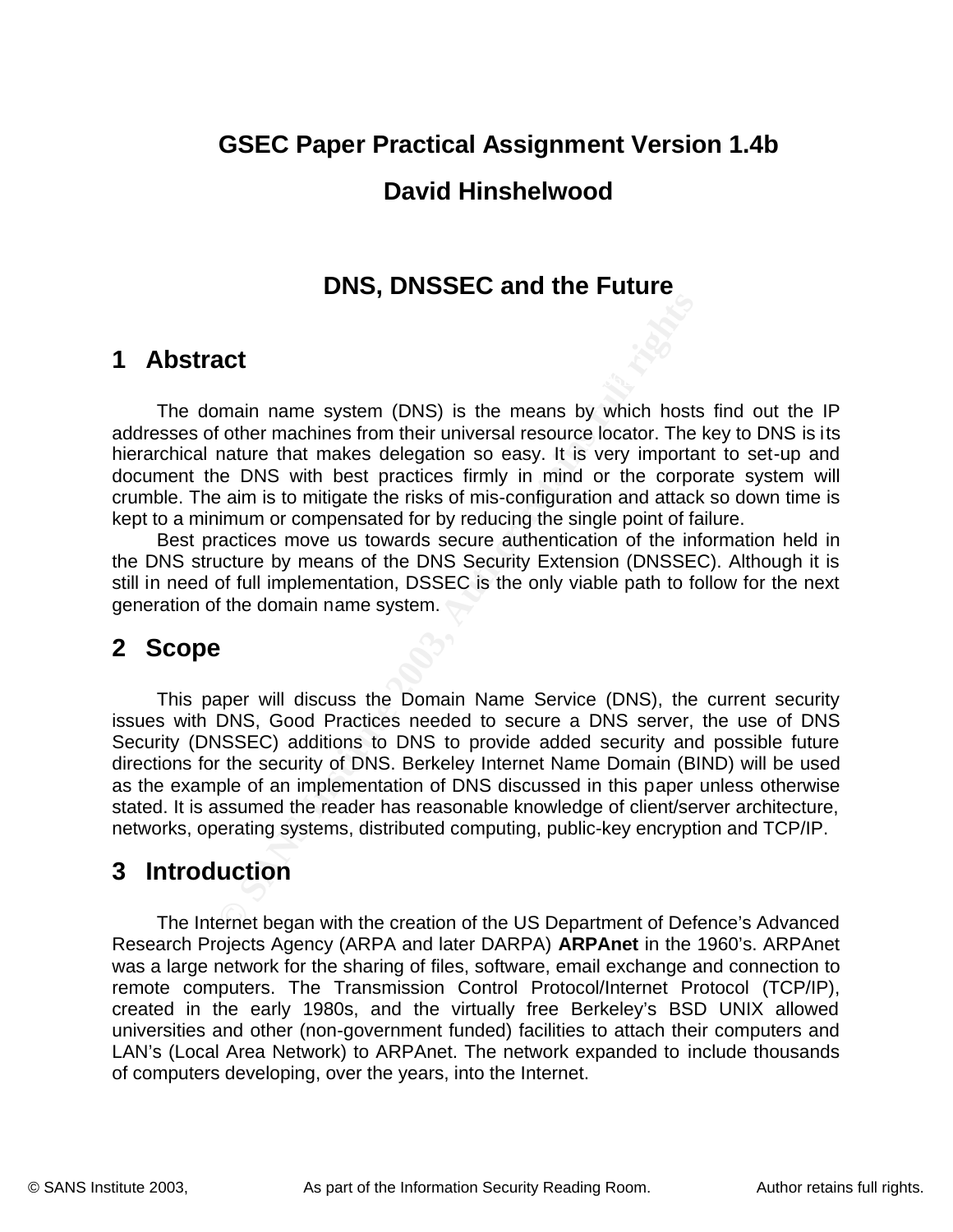The ancestor of the Domain Name Service (DNS) is the **hosts.txt** file that contained the name to address mapping for ARPAnet. When ARPAnet contained a few hundred hosts, the hosts.txt file was easy to manage but with the addition of universities to the network, editing, compiling and using the file became difficult. The Stanford Research Institute (SRI) in Menlo Park, California administrated the hosts.txt file, which is a simple distributed database. Every computer in ARPAnet needed an updated hosts.txt file to be able to 'see' the other computers. SRI needed to be informed of every host addition, add to and compile hosts.txt then email the updated version to all current participants of ARPAnet. Host naming, network load and consistency quickly became a critical strain on the hosts.txt infrastructure.

In Name Service<br>
an hierarch cross training, herework load and consistency quantion on the hosts.txt infrastructure.<br>
adequacies of hosts.txt gave rise to advent of a faster and<br>
ane to address mapping. The core of DNS was [1] 882 and 883 but it was not until 1984 in RFC 920 that DNS became fully specified. The inadequacies of hosts.txt gave rise to advent of a faster and more automatic system for name to address mapping. The core of **DNS** was specified in 1983 in RFCs Paul Mockapetris wrote the first domain name server in 1984. It was called "Jeeves" and was used by SRI and the University of Southern California's Information Sciences Institute. DARPA commissioned a DNS server for Unix machines, which became to be known as the Berkeley Internet Name Domain (**BIND**) package.

BIND, from conception to infancy (version 4.8.3), was maintained by the Computer Systems Research Group at Berkeley with the aid of many other programmers. The maintenance, from infancy to early teens (v 4.9 and 4.9.1) was carried out by Digital Equipment Corporation (Compaq), during adolescence (v 4.9.2) by Vixie Enterprises and from early adulthood onwards (v 4.9.3 and above) by the Internet Software Consortium (ISC).

The current version of BIND is version 9.2.1 [2] released on the  $1<sup>st</sup>$  May 2002 (as of  $6<sup>th</sup>$  February 2003).

Summarised from [3] and [4]

## **4 Domain Name Service**

### *4.1 Overview*

DNS is a hierarchical, distributed database that stores information for hosts attached to the Internet to find each other. Without a naming service, such as DNS, mapping information from host name to IP address would be an impossible task. DNS also contains information related to email routing and data for other Internet Applications.

is given the URL (unified resource locator) of the remote machine to map to an IP<br>Address The following components make up the Domain Name Service: **Name Space**; **Name Servers**; **Resolvers**. The Name Space describes the position of the remote host in the hierarchy by means of a **domain name**, the Name Servers contain information on how to navigate the Name Space and the Resolvers query the Name Servers for the location of the remote host. The Resolver is the client running on the local machine that Address.

Summarised from [3] and [4]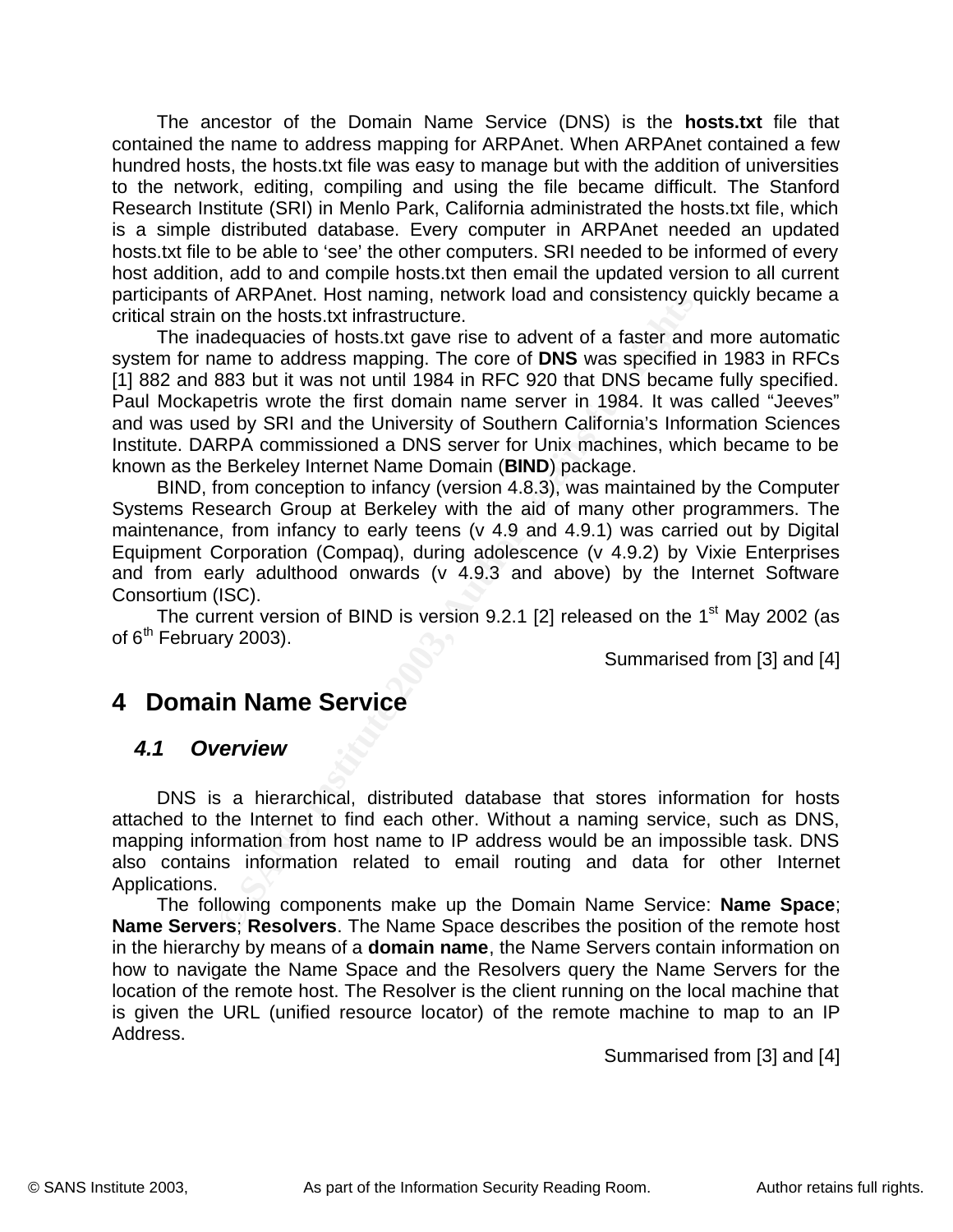### **4.1.1 Name Space and Domains**

The Name Space is the structure of the DNS database. It is organised in an inverted tree structure with the root node at the top as shown below in Figure 1. The nodes are marked with a dot in the figure. Each node must have a label and that label must be unique within its sibling group or level. Labels can be reused at differing levels on the tree. The root node is represented by the "null" symbol. A "." Is used to represent the root node for convenience.

Example, *hostA.example.ac.uk. hostA* is in the *example.ac.uk* domain. *example* is in the A label represents a Domain, which is a sub-tree of the domain name space from that point downwards. As shown below in Figure 2 the entire name space is included in the root domain (the area in light purple). To reference a distinct node the full domain name of that node is used. Figure 1 shows a domain name for *hostA* in University of *ac.uk* domain and so on up to *root*. A nodes domain name identifies its position in the name space.

The node is associated with a **Resource Record** (RR) containing all the data associated with that particular domain, or pointers to the information (see 4.1.2 for more information).

Summarised from [3] and [4]



#### **4.1.2 Delegation and Zones**

Figure 1: DNS Structure, the Name Space

Figure 2: DNS distributed management, delegation by Domains and Zones

co.uk node is a sub-domain and a delegated zone of the uk domain. Each time an DNS is a vast distributed database that would be impossible to administrate (technically and politically) from a central location. To spread the responsibility of administration the name space is split into **zones** or points of delegation. Zones can be equal to a domain or a sub-set of a domain. In Figure 2 the *uk* domain delegates part of its administrative tasks to the *co.uk* domain. This results in the domain being split into 2 zones, one containing *uk* and *ac.uk* data (RR), the other containing *co.uk* data. The administrator delegates a sub-domain, a new zone or unit of delegation is created. Once a zone is created, the zone and its parent can be administered independently. Both the parent and the child keep a record of the delegation so name servers can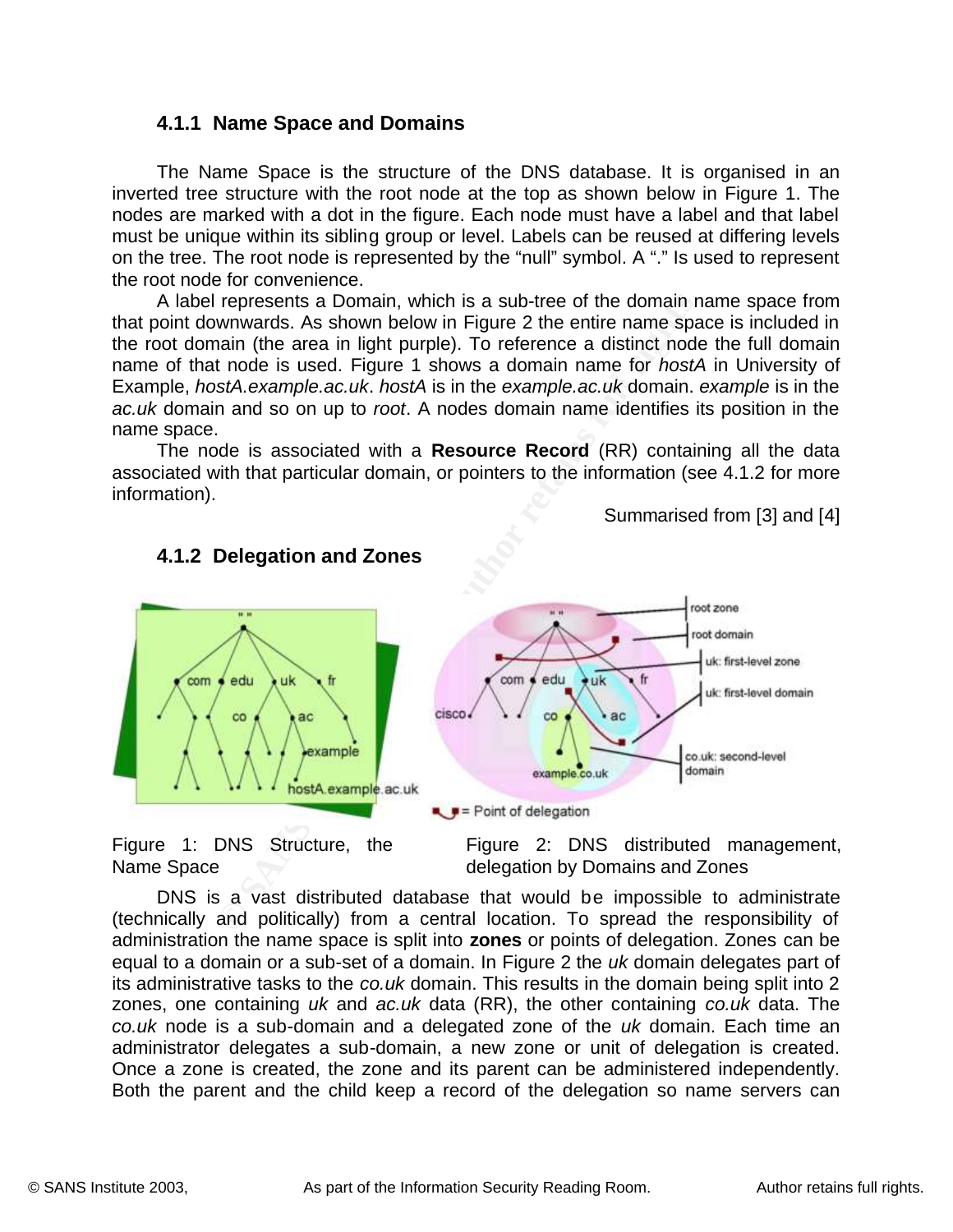navigation up and down the name space (the pointers are stored in the parent and child RR). The created boundary is the point of delegation (see Figure 2). Delegation is the key to the scalability of DNS.

Summarised from [3] and [4]

#### **4.1.3 Name Servers and Resolvers**

Name servers store the information about the name space in units called zones (discussed above), represented by a resource record (RR). The RR is stored in the name server at the zones delegation point e.g. for *co.uk* zone the RR would be stored at *nameServer1.co.uk*.

locate a remote host. The affine state of the state of the state of the state of the state of the state of the Resolvers query name servers about the information they contain in their RR to

#### **4.1.3.1 Resource Records**

There are different classes of RR depending on which protocol or network the DNS is to run on. Since TCP/IP is the protocol of choice, its associated Internet class RR will be discussed here.

**Example 18** Solved, represented by a resource record (RR). The RR at the zones delegation point e.g. for *co.uk* zone the RR w and the zones delegation point e.g. for *co.uk* zone the RR w are started to the host.<br> **Altar** The zone file contains information about its zone, into records. Zone files normally comprise of a Start of Authority (**SOA**) record, a Name Server (**NS**) record, an Address (**A**) record, a pointer (**PTR**) record and a conical (**CNAME**) record plus some other records that will not be discussed in this document.

The SOA record (see Figure 3) indicates where the zone starts, its point of delegation, and states the name or names of the authoritative NS. The record also contains some information for use by slave NS.

The NS record (see Figure 4) indicates the Name Servers for the domain. The A record (Figure 5) points to the IP address for the host. This record is where the work is done and can be readily compared to the hosts.txt file mentioned in section 3. CNAME records provide a means for alias referencing.

Figure 6 shows the PTR records being used to map from IP to host name for the hosts mentioned in see Figure 3, Figure 4 and Figure 5 below. IP to host mapping is discussed in section 4.1.3.4.

example.co.uk. IN SOA alfred.example.ac.uk. clara.example.ac.uk. (  $1 \times 1$  : Serial 14400 ; Refresh after 4 hours 3600 ; Retry after 1 hour 604800 ; Expire after 1 week 86400 ) ; Minimum TTL of 1 day

Figure 3: An SOA record for example.ac.uk

example.co.uk. IN NS alfred.example.ac.uk. example.co.uk. IN NS clara.example.ac.uk.

Figure 4: A NS record for example.ac.uk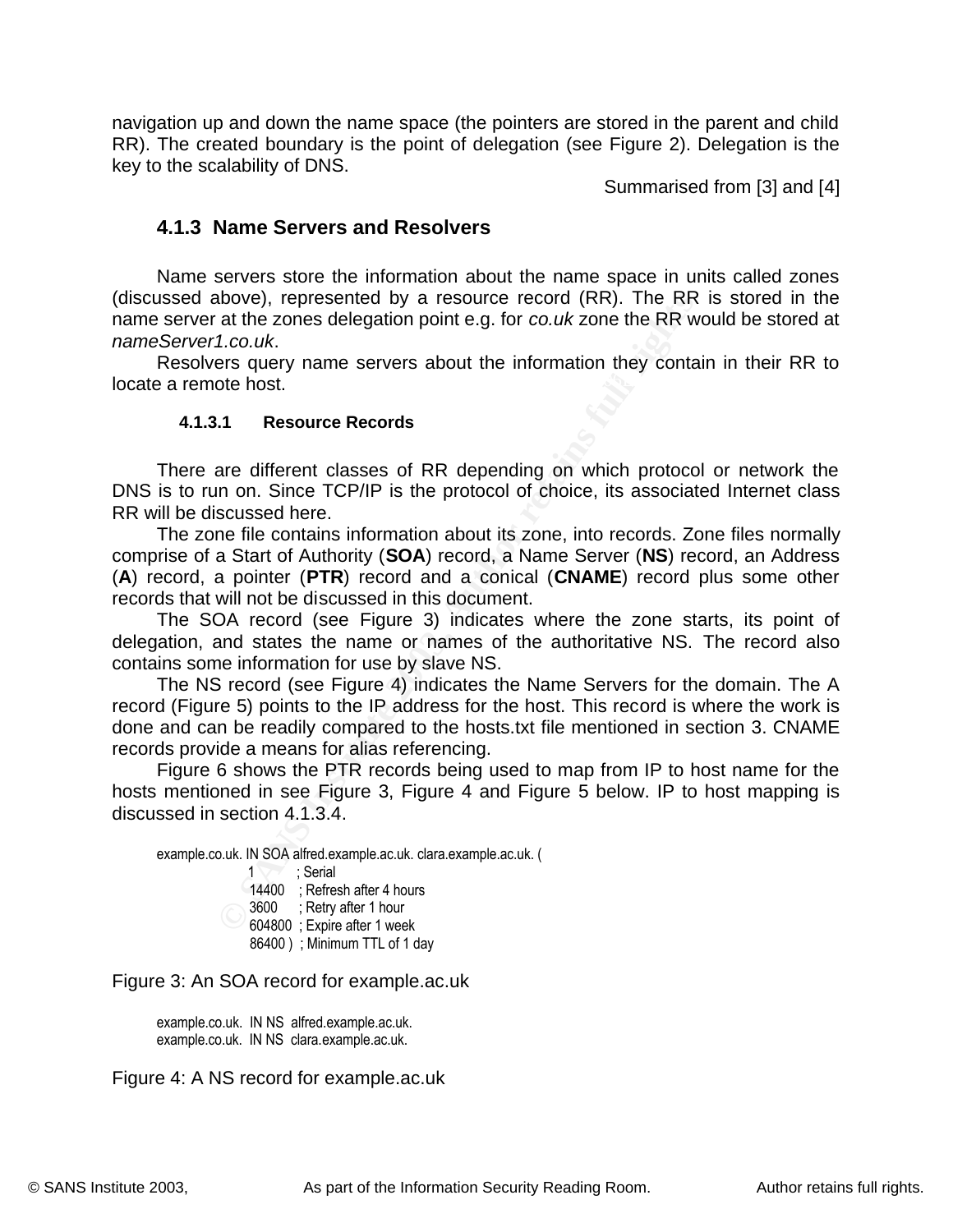| ; Host addresses                                      | 127.0.0.1                                                       |
|-------------------------------------------------------|-----------------------------------------------------------------|
| localhost.example.co.uk. IN A                         | 192.0.0.2                                                       |
| alfred.example.ac.uk.                                 | IN A                                                            |
| ; Multi-homed hosts                                   | 192.0.0.4                                                       |
| clara.example.ac.uk. IN A                             | 192.0.0.5                                                       |
| clara.example.ac.uk.                                  | IN A                                                            |
| ; Aliases<br>ns1.example.ac.uk.<br>ns2.example.ac.uk. | IN CNAME alfred.example.ac.uk.<br>IN CNAME clara.example.ac.uk. |

Figure 5: A and CNAME records for example.ac.uk

2.0.0.192.in-addr.arpa. IN PTR alfred.example.ac.uk. 4.0.0.192.in-addr.arpa. IN PTR clara.example.ac.uk. 5.0.0.192.in-addr.arpa. IN PTR clara.example.ac.uk.

Figure 6: PTR records for example.ac.uk

#### **4.1.3.2 Authoritative Name Servers**

Each zone must have at least one authoritative name server, that is, a name server containing the complete information about its zone. A zone can have more than one authoritative name server; a name server can be authoritative for more than one zone.

If an authoritative name server is queried about the information it holds about its own zone, the response is an authoritative response called the "authoritative answer" and would have the AA flag set in the response.

**CONTRANT CONDUCT CONDUCT CONDUCT CONDUCT CONDUCT CONDUCT CONDUCT CONDUCT CONDUCT CONDUCT CONDUCT CONDUCT CONDUCT CONDUCT CONDUCT CONDUCT CONDUCT CONDUCT CONDUCT CONDUCT CONDUCT CONDUCT CONDUCT CONDUCT CONDUCT CONDUCT COND** The **Primary Master** server contains the master copy of the zone data. When it starts, the zone file is loaded from a local file called the "zone" or "master" file. Humans can edit this file and, when loaded, the changes will be propagated to the slave or **secondary** servers. The propagation of the loaded zone file to a secondary server is called a zone transfer. Secondary servers can receive the zone file from other secondary servers, creating a chain of replication.

Both the primary and secondary are authoritative for the zone they inhabit; the only difference being the secondary receives the zone file from the primary. Name servers can be authoritative for one zone and secondary for another.

Summarised from [3] and [4]

#### **4.1.3.3 Recursive Name Servers**

servers perform a recursive lookup by querying other name servers (NS) for the name Most resolvers (see 4.1.3.4) are "stub resolvers", meaning they cannot perform a complete DNS host name to IP address resolution. The resolvers rely on a type of name server to do the resolution for them, called recursive name servers (RNS). These resolution information until the information is found.

Name resolution would be a lengthy process if the RNS had to start from fresh every time a new query was received. To speed up the process the RNS cache the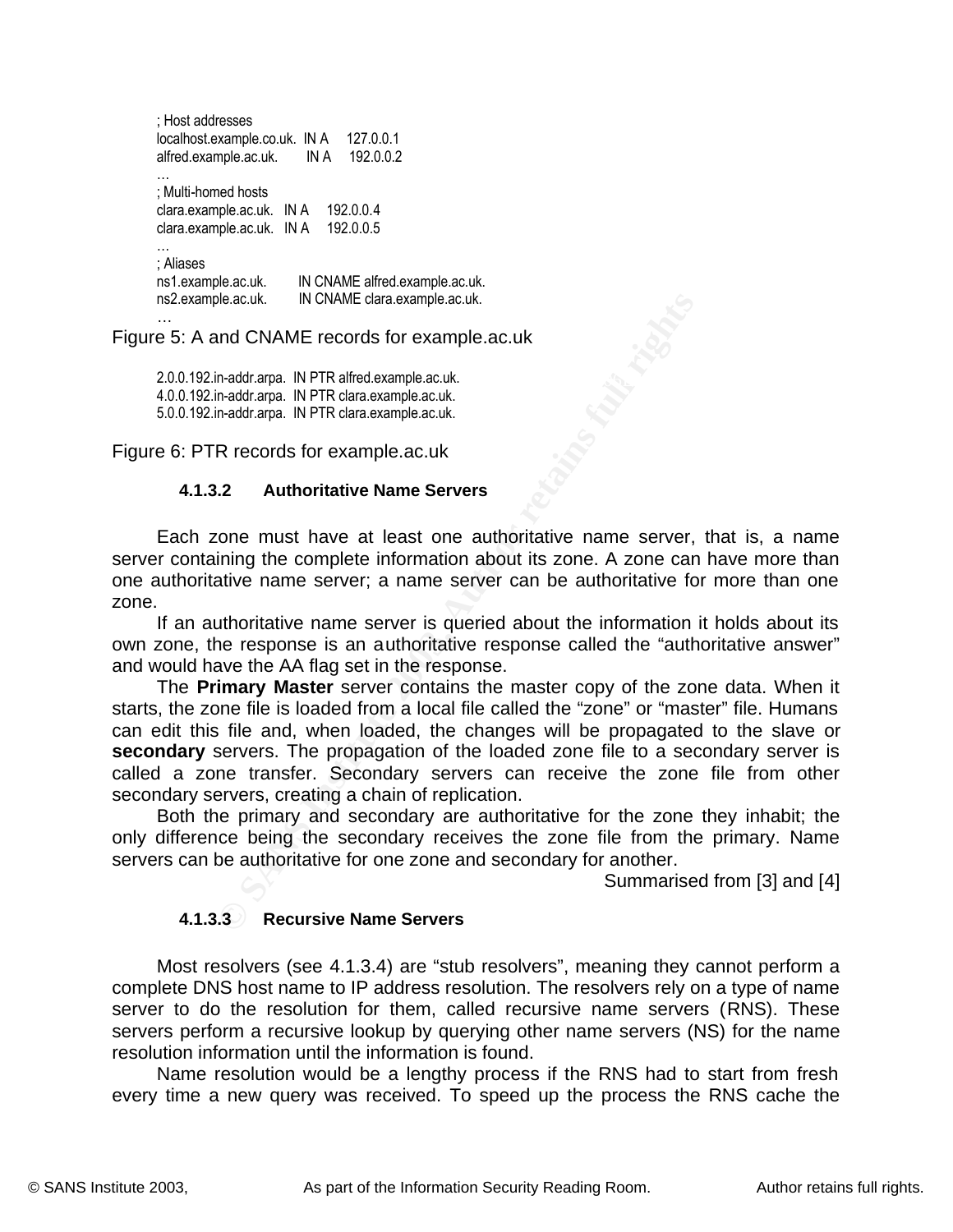information they receive from other NS when they do lookups. After a lookup the RNS will know the IP address and authoritative domain for all NS it talks with. This information is useful for subsequent queries as shown below in Figure 8.

The cached information is kept for a certain period of time before it expires, enabling updates to be propagated from the authoritative NS. This duration is called the **time to live (TTL)** of the cached record. The administrator of the zone from which the record originated sets the TTL. Too short a TTL would mean exhaustive updates and network congestion, too long a TTL and the record could never be updated – a happy medium should be reached. Negative caching or "not found" responses are also cached but for a set time, 10 minutes.

Summarised from [3] and [4]



## **4.1.3.4** Name Resolution

- 1. Q: Resolver query: what is www.google.com?
- 2. Q: What is www.google.com? A: referral to *uk* server.
- 3. Q: What is www.google.com? A: referral to *root*.
- 4. Q: What is www.google.com? A: referral to *com* server
- 5. Q: What is www.google.com? A: referral to *google* server.
- 6. Q: What is www.google.com? A: here's the IP for www.google.com.
- 7. A: Here's the IP for www.google.com.



- Q: Resolver query: what is ftp.google.com?
- 2. I know *google.com* server. Q: ftp.google.com? A: Here is the IP for ftp.google.com.

Figure 7: The Resolution Process (no caching)

3. A: Here's the IP for ftp.google.com.

Figure 8: The Resolution Process (with caching)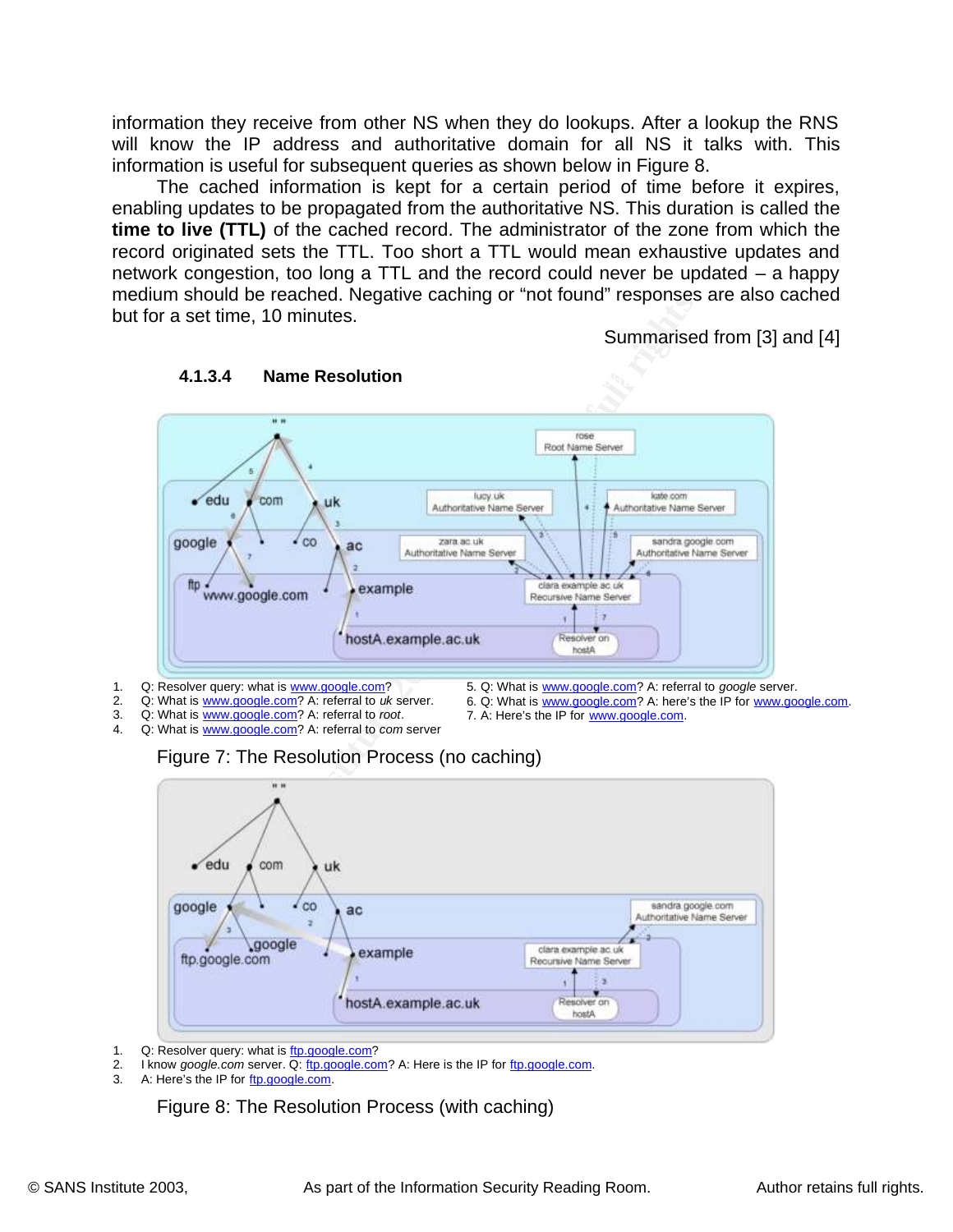Since most resolvers cannot perform a lookup for themselves the RNS has to do almost all the work. A RNS will try to answer a query authoritatively (i.e. an IP of a host in its own zone) but if it were not authoritative for the information required, the RNS would go "hunting" (unless recursion is disabled). The "hunting" is called **recursive resolution** (described in Figure 7). Another form of resolution exists, normally carried out by authoritative and root NS, **iterative resolution**. Figure 7 shows iterative answers to a query for www.google.com. The NS return the best answer they know, instead of "hunting" for the answer.

#### **Mapping Addresses to Names**

**ng Addresses to Names**<br>
we discussed how to get from a name to an address, but reems to be a needle in the haystack problem as the only vs<br>
nems to be a needde in the haystack problem as the only to<br>
DNS provides a method At first this seems to be a needle in the haystack problem as the only way to find a host We have discussed how to get from a name to an address, but not the converse. based on its IP would be to query every host for its IP and try to find a match. Fortunately DNS provides a method to calm this madness, the **in-addr.arpa** domain. The nodes under the *in-addr.arpa* domain are labelled after the numbers in the dottedoctet IP address in the range 0..255. The *in-addr.arpa* domain has 256 sub-domains corresponding to first octet of the IP. The sub-sub-domain corresponds to the second octet and so on. The IP in Table 1: **IP Address split into octets** would be written: *1.0.168.192.in-addr.arpa*.

| 192.            | 168.               |       |                 |
|-----------------|--------------------|-------|-----------------|
| 1 <sup>st</sup> | 2 <sub>nd</sub>    | 2rd   | $A^{\text{II}}$ |
| Octet           | Octet <sup>\</sup> | Octet | Octet           |

Table 1: IP Address split into octets

The exhaustive search mentioned above is called an **inverse query**. To perform an inverse query the resolver would send a query to a RNS. The RNS would search its local data for the subject of the query. If no result is found the RNS would stop looking, returning a "not found" error.

Summarised from [3] and [4]

### *4.2 Security Issues*

Summarised from [5] and [6]

 $K_{\rm eff}$  fingerprint  $\sim$  AF19  $R_{\rm eff}$  and  $\sim$   $R_{\rm eff}$  becomes designed by  $\sim$ The DNS server is prone to the same threats from malicious attack and poor configuration as any server or host attached to the Internet. Older versions of Operating Systems, not staying current with patches, poor server set-up and poor infrastructure configuration all play a part in leaving your DNS directory open to improper updates, slow responses, bad data, denial of service and other problems. This section will concentrate on the specific security issues relating to DNS, which may be more general threats taken from the DNS viewpoint.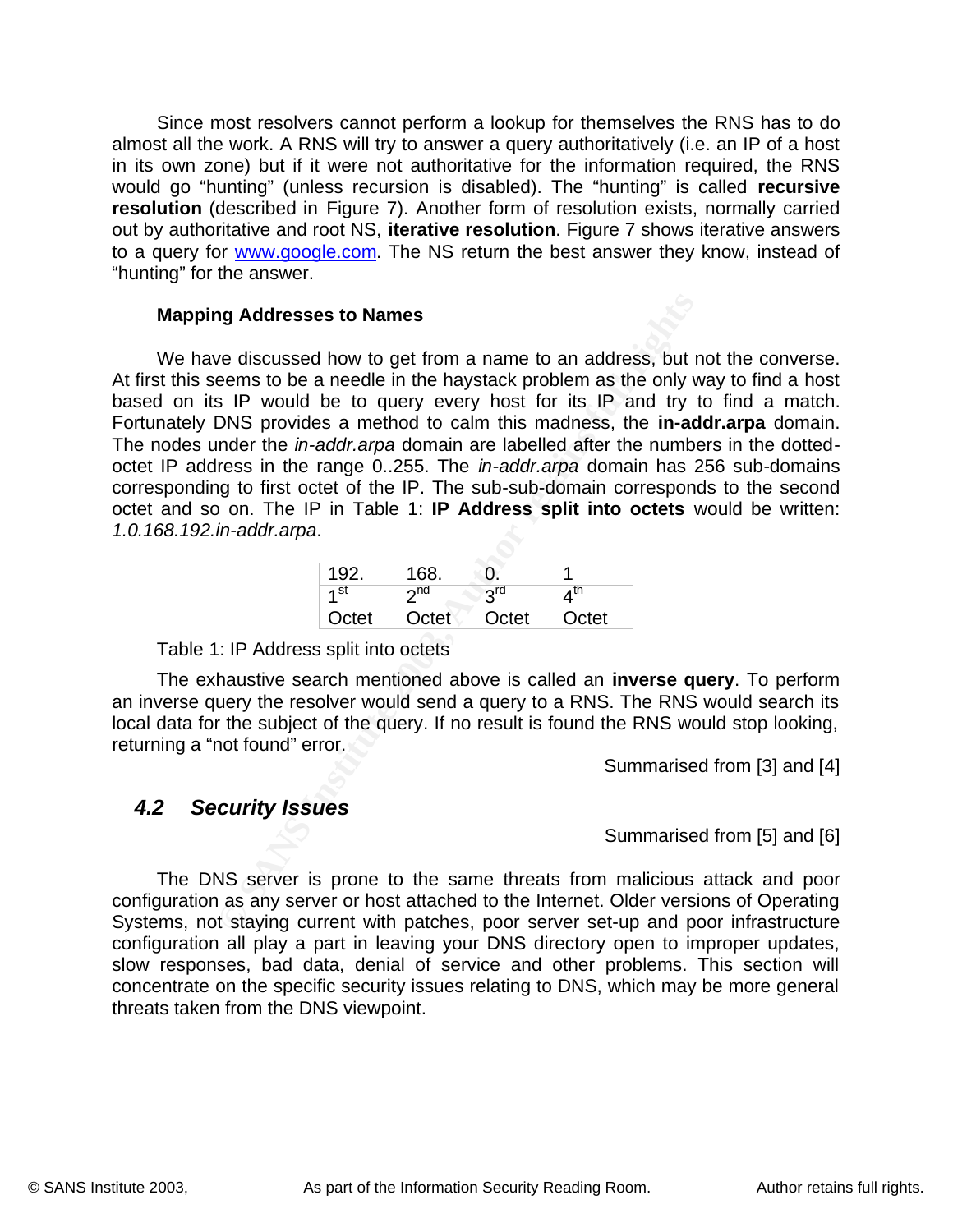### **4.2.1 Packet Interception and Query Prediction**

If an attacker can sniff the traffic on a network used by DNS, the attacker can intercept the DNS packets and use that information to attack by taking on the "piggy-inthe-middle" role. This attack depends on the ability to **spoof\*** the IP address, or assume the identity, of the NS.

Once the attacker is positioned "in-between" the resolver and the NS and has assumed the identity of the NS, it can intercept the queries sent to the NS. This attack relies on the NS being silenced by either a Denial of Service (DoS) attack or simply by the attacker being "closer" than the NS. This tends to be an information gathering stage for more serious attacks.

attack can be attempted. The attacker must then predict the ID number  $\begin{bmatrix} + \end{bmatrix}$  of the If the attacker is not positioned "in-between" the resolver and the NS, a similar resolver request to be able to pretend to be the NS. Since communication between resolver and NS is done through single unsigned, unencrypted UDP packets, it is not difficult to sniff a few packets and predict the ID number.

Even without a history of ID numbers the ID number sequence can be hacked. In a DNS header the ID field is 16 bits, giving only 2^16 possible combinations, and with DNS working from a well-known UDP port, brute force guessing can easily crack the code.

NS being silenced by either a Denial of Service (DoS) attheing "closer" than the NS. This tends to be an information bous attacks.<br>
bous attacks.<br>
thacker is not positioned "in-between" the resolver and the DD number<br>
thes Once the ID number is know the attacker is most of the way to sending the resolver bogus information. To complete the attack the attacker needs to know what type of query and the state of the query before the resolver can be fooled into believing the bogus information. This can be done by forcing the target into a known state through exploiting bugs in the operating system or crashing the target with a DoS attack, forcing a restart.

[\*] Spoofing is the means by which the attacker assumes the IP address of a machine, the spoofed machine. The target machine (for instance the resolver) will be fooled into believing any packet sent to it from the attacker will have come from the spoofed machine.

[ + ] A simple means by which the resolver and NS keep track of the DNS conversation. Traditionally the number was simply incremented. To make things more difficult for an attacker a random number is used to start and increments of more than one is applied to the ID number of each dialogue.

### **4.2.2 Name-based Attack**

host hame on the hight hand side (see Figure 6, Figure 4 and Figure 6 above) to dud<br>false information to the NS. The most attacked records are the CNAME, NS and Name-based attacks or **cache poisoning** are a very serious threat to the data stored in the Resource Record (RR) in a NS. Attackers use the entries in the RR with host name on the right hand side (see Figure 3, Figure 4 and Figure 5 above) to add DNAME  $[{}^{S}$ ] that can be used to direct the resolver to false hosts or IP addresses.

This attack comes after the information gathering attacks mentioned in section 4.2.1. The attacker would induce the victim to make a query, silence the authentic NS,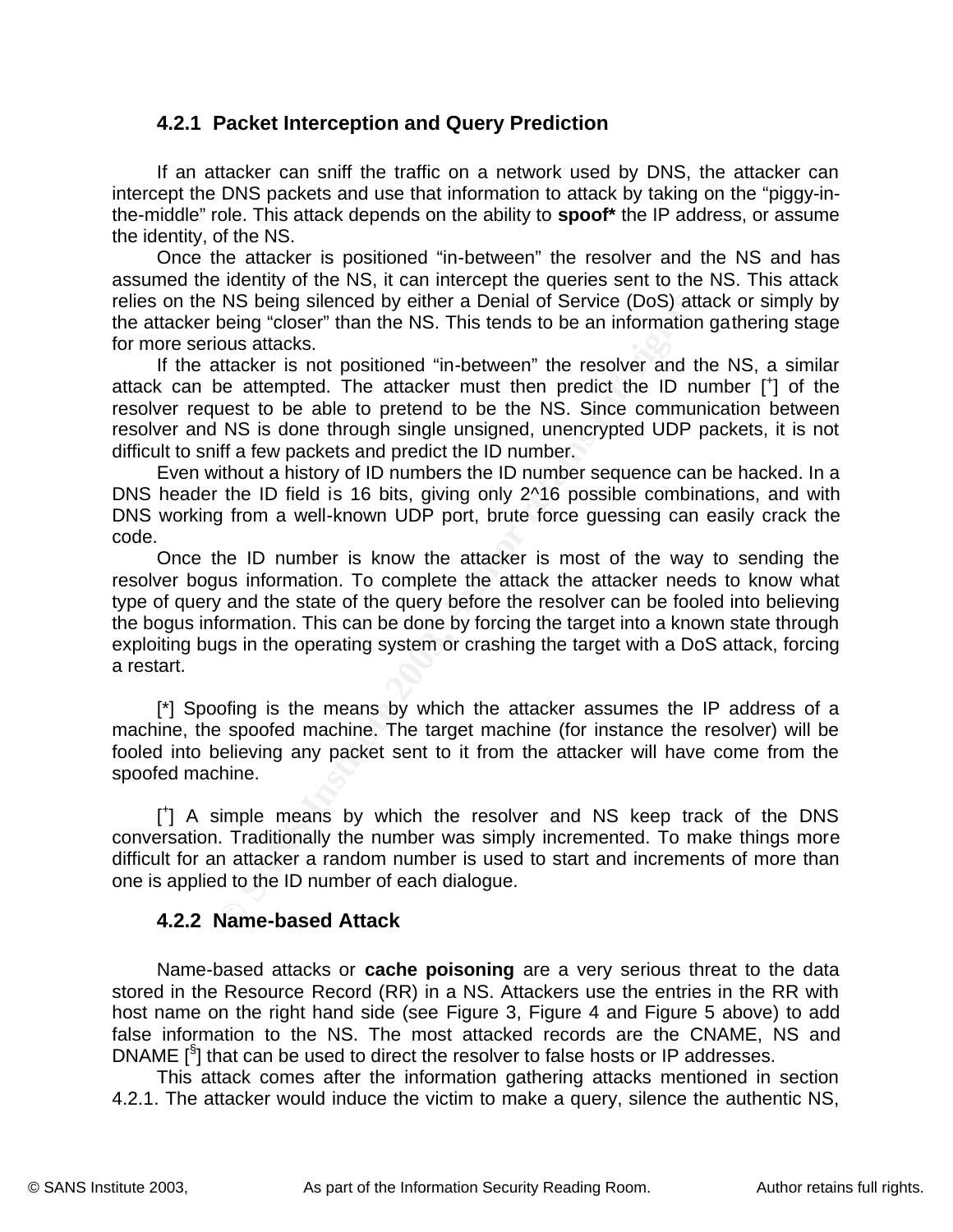provide an answer to the query and at the same time add information to the cache of the resolver/RNS. The victim can then be induced to use this bogus information. This attack will only work if the victim has less reliable information about the same domain name i.e. the information was gained from a non-authoritative NS but this is scant protection from the attack.

Now the victim has bogus information that could be used to lead the victim to a mock up of well-known and well-used sites. All the end user has to do is enter his/her credit card details and the attacker has all the details necessary to defraud. The attacker may even go to the real site to order the same product to fool the credit card owner.

 $\mathsf{main}.$ [ § ] The DNAME record is use to indicate a point of delegation in the *in-addr.arpa* domain.

### **4.2.3 Voluntary Name-based Attack**

This is a strange but entirely probable form of "attack" perpetrated by the servers you dial-in to or the NS for the network you are plugging into. This kind of "attack" may be badly configured servers, bug or virus-ridden servers or deliberate misinformation to favour a partner company.

### **4.2.4 Denial of Service Attack**

DNS is particularly useful to the attacker for DoS attacks since the reply is much greater than the query. The attacker can use the NS as a multiplier to carry out DoS attacks on other hosts or networks.

#### **4.2.5 Zone Stealing**

Figure 1 and the retainstic to didential and the conduct of the SAME record is use to indicate a point of delegation in the Voluntary Name-based Attack<br>
a strange but entirely probable form of "attack" perpetrate<br>
o or the The DNS architecture is set up so one or many Secondary NS (see section 4.1.3.2) can retrieve a copy of the zone file direct from a Primary NS through zone transfer. If a bogus NS can pretend to be a Secondary to the Primary NS, the zone file will be transferred and all the information gathered can be used for future attacks. The next step could be to use this information to discreetly poison the caches of caching NS and resolvers as in section 4.2.1.

Summarised from [7]

#### **4.2.6 BIND weakness**

The NXT and QUERY INVERSE problems are validation and buffer overrun bugs in the The NXT records, QUERY INVERSE records and NAMED (the names server software in BIND) allow immediate root compromise on many UNIX and Linux systems. BIND code while the NAMED problem is a weakness in the name server software leaving the NS open to various "back door" exploits such as Trojans. Not all versions of BIND are vulnerable.

This weakness is part of the SANS top 10 vulnerabilities [8].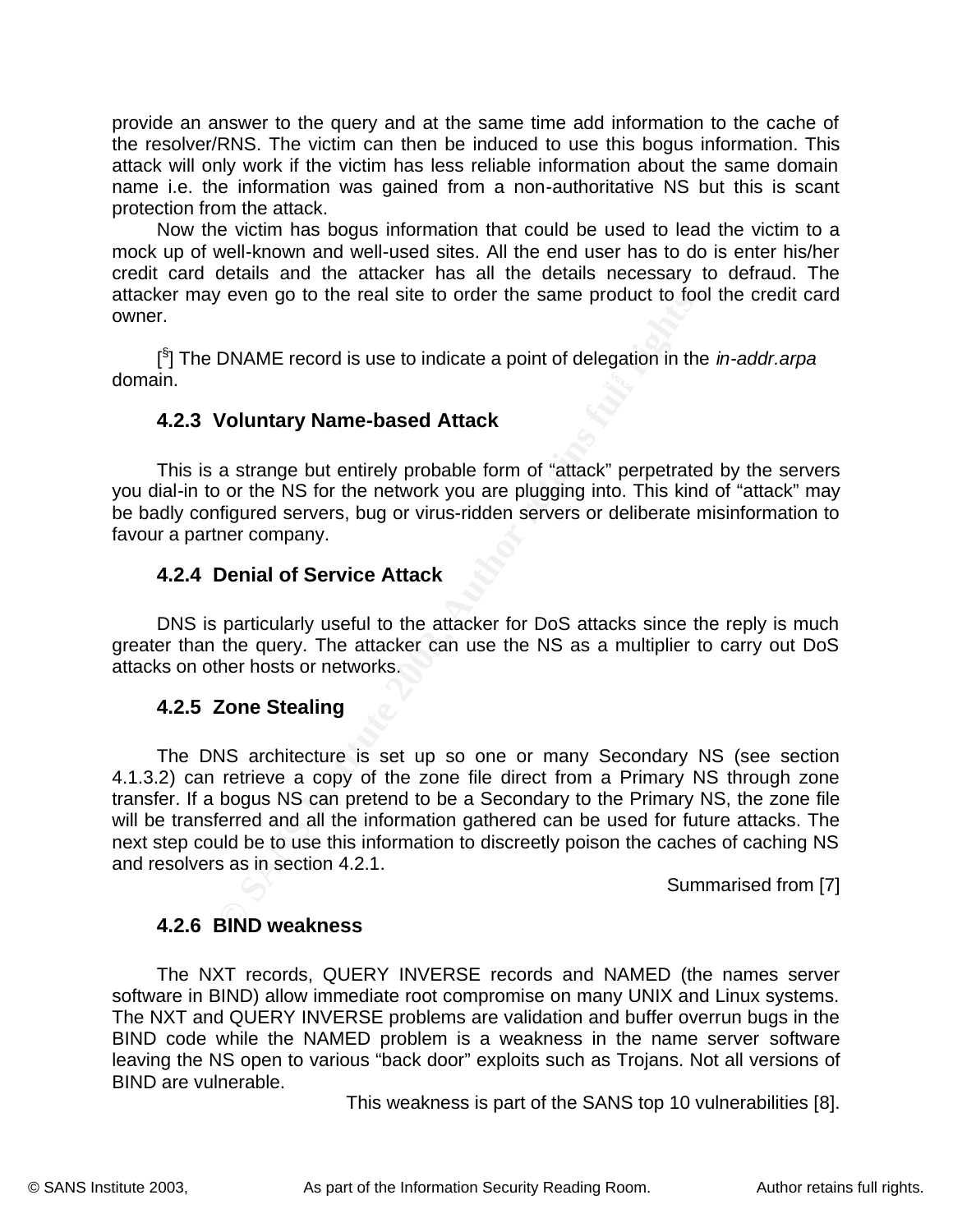### **4.2.7 Microsoft Windows resolver weakness**

Systems running Windows 98, NT, 2000 or XP are vulnerable to intended or accidental attacks due to the resolver on these systems accepting responses from any IP address [9]. This means any server can reply to queries sent to the resolvers RNS and will be accepted, as long as the reply is in the correct format and the ID number sequence is correct.

### **4.2.8 BIND Surveys**

| Date of Survey      | 8 With at least one server running bad<br>BIND ( $v8.2.x$ older than $v8.2.3$ ) |
|---------------------|---------------------------------------------------------------------------------|
| $30th$ January 2001 | 33.3%                                                                           |

Table 2: Fortune 1000 companies with bad BIND

| Date of Survey                | % of bad BIND servers |
|-------------------------------|-----------------------|
| 31 <sup>st</sup> January 2001 | 40.27%                |

Table 3: Bad BIND servers for .com's

| Top level domains | Date of Survey                | % of bad BIND (v8.2.x) |
|-------------------|-------------------------------|------------------------|
|                   |                               | older than v8.2.3)     |
| $.co.uk$ (UK)     | 7 <sup>th</sup> February 2001 | 18.6%                  |
| .de (Germany)     | 7 <sup>th</sup> February 2001 | 28.6%                  |
| .ch (Switzerland) | 7 <sup>th</sup> February 2001 | 22.5                   |

Table 4: Bad BIND servers for national Top Level Domains

**EXECUTE:**<br> **EXECUTE:**<br> **EXECUTE:**<br> **EXECUTE:**<br> **EXECUTE:**<br> **EXECUTE:**<br> **EXECUTE:**<br> **CONS**<br> **EXECUTE:**<br> **CONS**<br> **EXECUTE:**<br> **CONS**<br> **EXECUTE:**<br> **CONS**<br> **EXECUTE:**<br> **CONS**<br> **CONS**<br> **CONS**<br> **CONS**<br> **CONS**<br> **CONS**<br> **CONS**<br> **C** On 29<sup>th</sup> January serious vulnerabilities were announced for BIND versions 8.2.x. The surveys, from Mice&Men [10], above in Table 2, Table **3** and Table **4** show the percentage of servers vulnerable to that particular exploit just after the announcement. These surveys demonstrate the necessity for best practices and continued revision of these practices in response to the changing environment. Even after a considerable time, in the tech world anyway, the % of servers running vulnerable versions of BIND stabilised at  $~10\%$  [10].

| November 2002                      |                                       |
|------------------------------------|---------------------------------------|
| Errors                             | Percentage (to 2 significant figures) |
| <b>Overall Errors</b>              | 69%                                   |
| <b>Single Point of Failure</b>     |                                       |
| All Name Servers in same subnet    | 28%                                   |
| Only one Authoritative name server | 6.6%                                  |
| Zone Transfer                      |                                       |
| No server allowed to zone transfer | 39%                                   |
| Some servers blocked zone transfer | 6.0%                                  |
| All servers allowed zone transfer  | 55%                                   |
| Delegation/Zone Access Problems    |                                       |
| Incorrect delegation configuration | 19%                                   |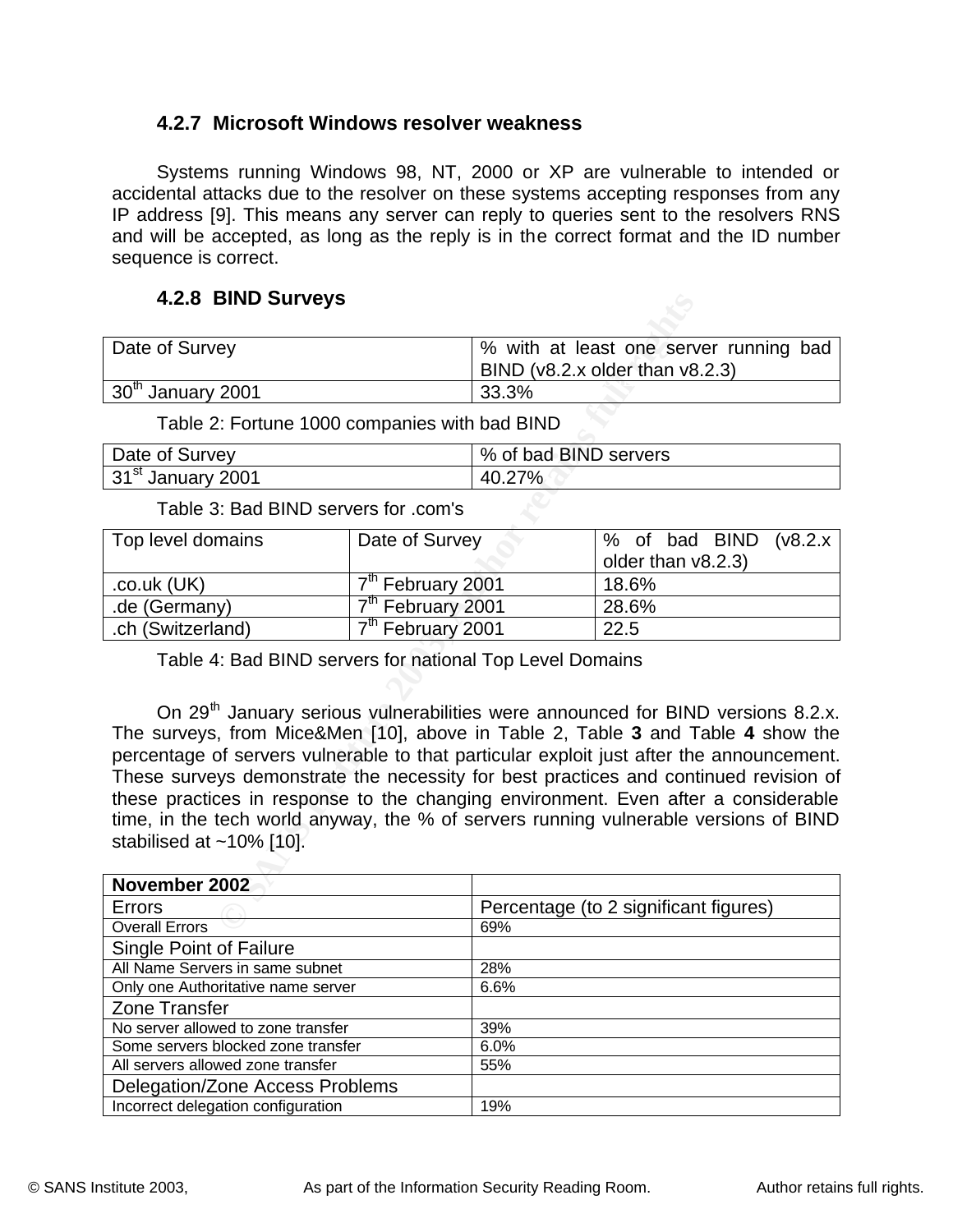| Delegation data and zone data do not match                | 17%  |
|-----------------------------------------------------------|------|
| None of the authoritative name servers answered           | 17%  |
| 2 authoritative name servers have same IP 5.1%<br>address |      |
| There is only one NS record in the zone data              | 5.8% |

Table 5: Survey of .COM name server errors and bad configurations, November 2002 carried out by Men & Mice

Table 5 shows a survey carried out by Men & Mice [11] late last year. 69% of .COM name servers with bad configurations is very high. More will be mentioned about these problems in section 4.3.

### **A.3 Best Practices And Facture 2F94 9980 FB5 06E49 4E49 4E49 A169 4E46 A169 4E46 A169 4E46 A169 4E46 A169 4E46 A169 4E46 A169 4E46 A169 4E46 A169 4E46 A169 4E46 A169 4E46 A169 4E46 A169 4E46 A169 4E46 A169 4E46 A169 4E4**

If shows a survey carried out by Men & Mice [11] late late<br>servers with bad configurations is very high. More will be leven servers with bad configurations is very high. More will be leven sin section 4.3.<br> **Star Practices** When building a server for use as a domain name server (or analysing the current setup) the implementer/administrator needs to think about the complete picture. If the domain name service is absolutely as secure as it can be but the server itself is running on an insecure, unpatched operating system and the secure entry door to the room is wedged open, there is no security. Physical security, logical security, change management, risk assessments, vulnerability assessments, standard policies and disaster recovery must all be in place on the server and on the network at large before any element of security is achieved. Remember there are enough problems facing experienced administrators without the good-intentional unsanctioned configuration updates made by the not-so-experienced "handy man".

### **4.3.1 System Best Practices**

I will quickly run through some very important concerns when setting up the server that will run as a name server (authoritative or otherwise).

**Knowledge** really is the key to secure system. There is no such thing as too much knowledge in this case, but be careful to choose certified sources for the information and keep the updates regular.

Physically secure your system by **restricting access** to the box and the room to authorised personnel only. Bare in mind how easy it is for someone to accidentally turn off your box. If this in done before you have implemented your backup and disaster recovery procedures the system could be down for some time.

If an operating system component/service is not absolutely necessary it should be uninstalled or turned off, **the leaner the system the better**. Remember to turn off all unnecessary TCP/IP ports; an attack can't succeed if the ports are closed. If at all possible the name servers should be run on dedicated boxes so the leanest system can be achieved.

The root should have a **very strong password**, as a compromise here would leave the whole system open to the attacker. No service (unless absolutely necessary should be run with root privilege).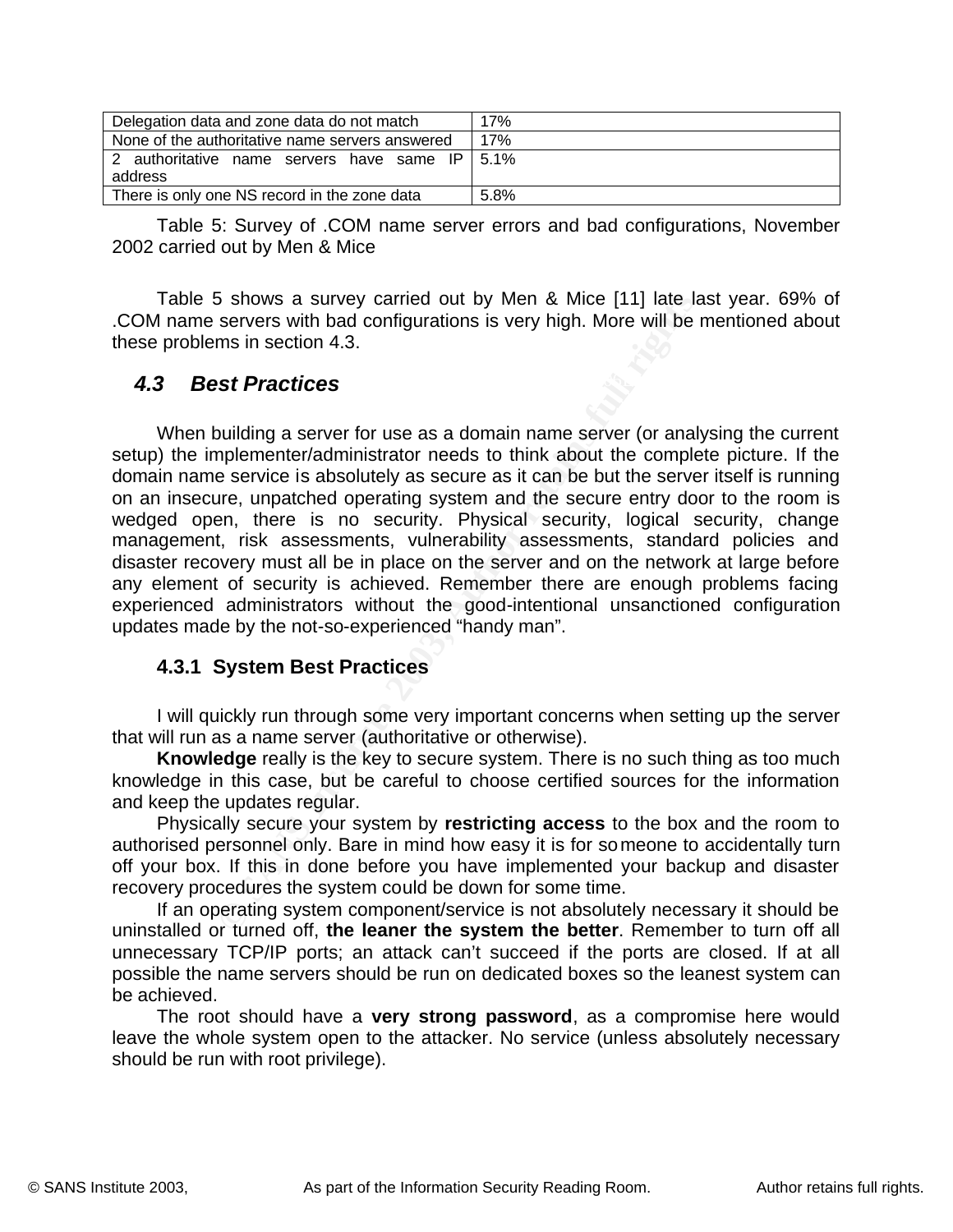The necessary services should be run with their own user names giving the **baseline privileges** for the service to run. If the service is compromised, the attacker will be limited by those privileges. Remember to turn off default user accounts.

Keep your operating system software up-to-date with all current revisions, patches and service packs. **Security updates** should be downloaded as soon as they are available but functionality upgrades may not be so immediately important.

The system should be **tested and monitored** periodically for vulnerabilities, break-ins, miss-configurations, bugs and errors. Maintaining logs and proper documentation concerning the server can be the difference between a high page fault warning suggesting someone has hacked the server or the current version of explorer is a bit flaky.

there is little hope of the server being maintained in a secure state for very long. Without Without **documentation** there is little point in attempting to secure the server, as a history for the server all investigations into an incident are reduced to guesstimates. Document the server build, document all changes, document the procedures for making changes, document the scans, document the tests… document everything!

on concerning the server can be the univerality be verter to enverted by the documentation there is little point in attempting to secure the server being maintained in a secure state for vertex all investigations into an i **Risk management** is an ever-increasing hole companies are getting used to throwing them selves down without truly thinking things through. Having 20 servers vulnerable to the same attack is as good as having a pop-up on the corporate website marked "confidential files this way". Having **no single point of failure** is the Holy Grail of securing servers. Not only must functionality be replicated over many servers but also these servers should be managed by separate teams, run different operating systems and software e.g. authoritative DNS server 1 running Linux/BIND v8.3.1, authoritative DNS server 2 running Solaris/BIND v9.2.1 and authoritative DNS server 2 running windows 2000 server and an alternative DNS software. Should these servers share the same subnet, router, leased line, building or power grid, the Holy Grail is still at the end of the rainbow.

Summarised from [12]

### **4.3.2 Domain Name Service Best Practices**

Domain Name Servers should be extended greater consideration when planning the security of the corporate site due to the special nature of the facilities provided; the NS should be available to persons inside and outside the corporation.

Section 4.2 mentions all the bad things waiting to happen to a NS secured or otherwise, what we are trying to do is mitigate the risk of the servers being attacked and the impact should a server (or servers) fall. What follows is a candid introduction to the pitfalls of NS security. The reader should follow the references at the end of this document to gain a broader and deeper understanding of the subject.

### **4.3.3 Securing a Domain Name Server (BIND)**

As ever the newest version of the generation of BIND should be used, with all the up-to-date patches correctly applied. This is a good launching pad to security but by no means have we taken off.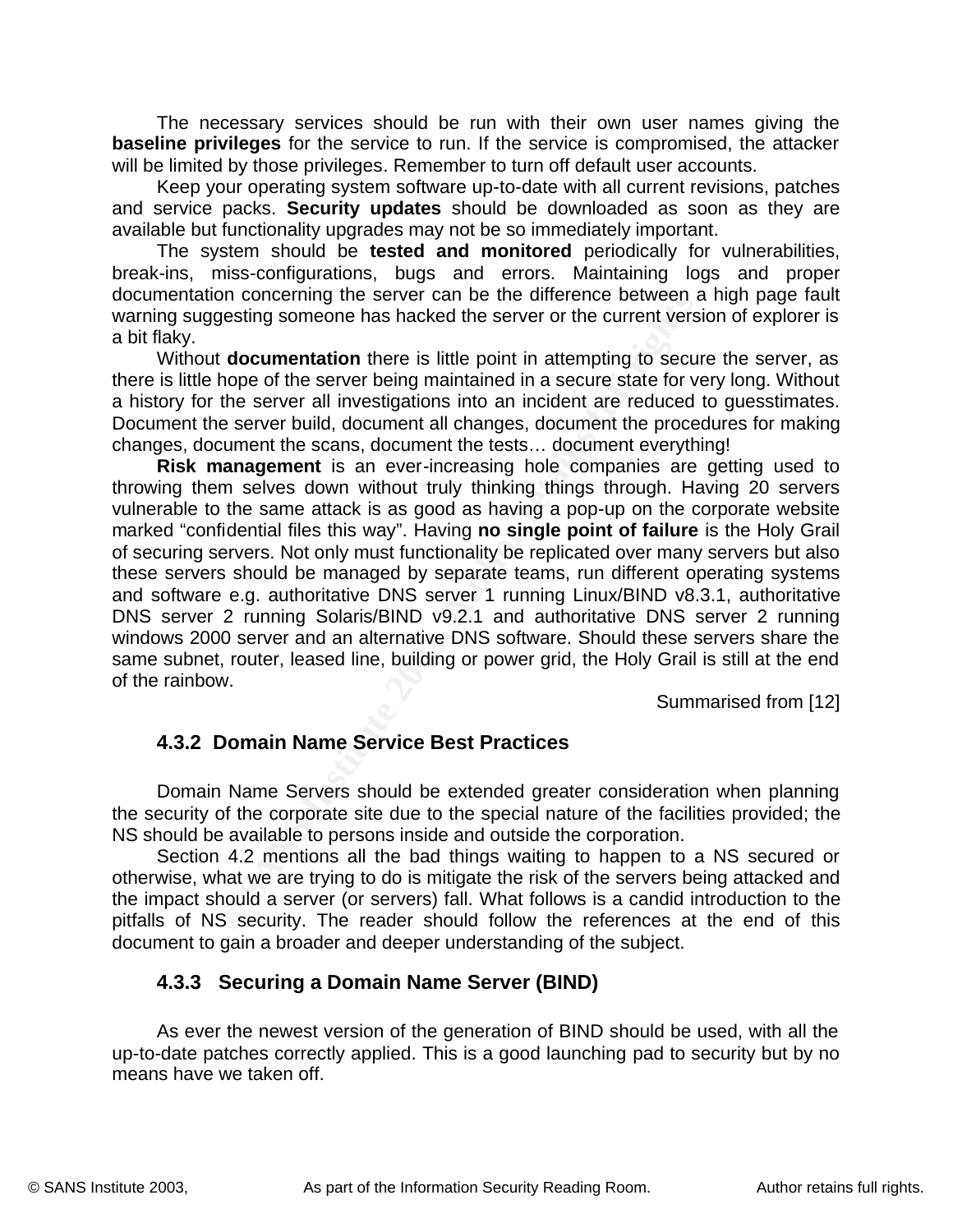Consider creating two types of physically separate name server: The Advertiser; The Recursive Resolver. Separating your servers physically separates domain name resolution into two distinct roles. The Advertiser is available to the Internet, authoritative for the corporate zone and only provides answers for information it holds authority over. It is not recursive and will not go looking for answers. The Recursive Resolver is reserved for recursively answering queries from corporate users. It caches answers and acts as the workhorse of the DNS. Since it caches information it is prone to cache poisoning but not being the authority for the corporate zone, the damage is limited – the risk is mitigated.

**ED.**<br>The servers are on different machines they can be bettes in other servers are on different Section 4.3.1) running on the soort 53 and TCP port 53 so everything else should be efface and by the attached router. Closin uses UDP port 53 and TCP port 53 so everything else should be filtered by the Since the servers are on different machines they can be better protected from vulnerabilities in other software (not that there will be much there as all unnecessary services and software has been deleted. Section 4.3.1) running on the machine. DNS machines interface and by the attached router. Closing all unnecessary ports is the best way to shut out attacks. We can be a little cleverer here and make sure external clients can't gain access to or receive answers from The Recursive Resolver. Within the NS, access control lists can be set-up to only allow authorised IP addresses to access the service, adding another layer of protection.

An attacker can learn a lot about the corporate infrastructure from a stolen zone file (Section 4.2.5). Restricting who can initiate a zone transfer will tie one hand of the attacker. In BIND restricting access to the file is based on IP address. This is ok but spoofing is very easy. Authenticating the transfer is a much better approach. This is achieved through TSIG [\*], coupling something you are (IP address) with something you know (shared secret). Bare in mind any server that is authoritative for the zone must guard its zone file from attackers; this means both the master and slave.

Dynamic update is a mechanism to break the overhead of static zone transfers, each time a piece of information is changed the change is sent to the other authoritative servers. It may reduce network and server load but it opens the floodgates. TSIG authentication and IP restrictions must also be used with dynamic updates or you will realise all too late that although you double locked the front door, the cat flap has let in a lion.

Even with all these precautions the NS can and will be compromised. When this happens the attacker will be given free rein of the server, possibly using this server as a privileged tool to attack other servers. To prevent such a catastrophe the domain name service should be run in a "jail". The service should be run under a restricted user and limited to a subdirectory of the file system. If the attacker takes over the service resources will be limited to that user and subdirectory.

[\*] Transactional Signature (TSIG) is an addition to DNS that facilitates the authentication of a host through a shared secret. It is used to secure zone transfers and possibly to secure the relationship between the resolver and RNS.

 ${\footnotesize {\textcolor{red}{\text{Summarised from [3]}, [4]}, [13]}}$  and [14]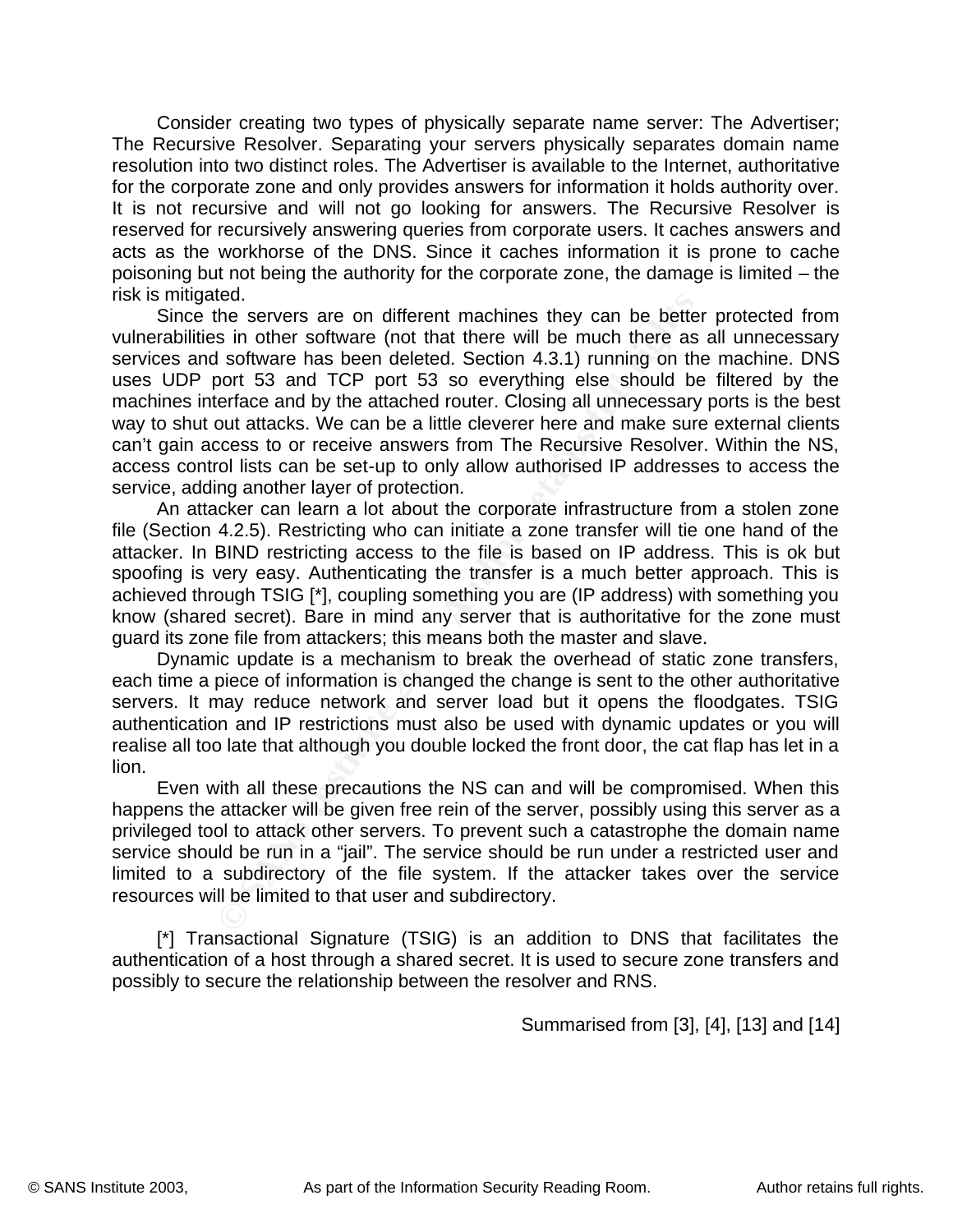## **5 Domain Name Service Security Extension**

### *5.1 Overview*

The DNS Security Extension (DNSSEC RFC2535 [1]) was conceived to address the limitations and intrinsic exploits in DNS described in Section 4.2.

DNSSEC has 2 main aims: to confirm the integrity of the information; to authenticate the source of the information. DNSSEC dose not guard against poor configuration or bad information in the "real" authoritative name server. Authentication is obtained by means of digital signatures created using the MD5/RSA and DSA algorithms.

In DNSSEC each resource record entry is signed allowing verification by the zone's public key. The zone file is also signed so servers attempting a zone transfer can verify all information is present and correct.

The SIG and KEY records are added to the RR for authentication support. There must be a SIG record for each entry in the RR plus a SIG for the whole file (regenerated each time the zone file is updated). The KEY record stores the public key of the name server, used to verify the SIG records. Figure 9 shows a simple zone file and Figure 10 shows the equivalent file in DNSSEC.

The NXT record is meant to authenticate the non-existence of a RR. The DNSSEC RR is conically ordered with NXT specifying the next record. This is a defence against replay attacks.

| configuration or bad information in the "real" authoritative name server. Auth<br>obtained by means of digital signatures created using the MD5/RS,<br>algorithms.                                  |          |            |                                   |                                               |
|-----------------------------------------------------------------------------------------------------------------------------------------------------------------------------------------------------|----------|------------|-----------------------------------|-----------------------------------------------|
| In DNSSEC each resource record entry is signed allowing verifical<br>zone's public key. The zone file is also signed so servers attempting a zone<br>verify all information is present and correct. |          |            |                                   |                                               |
| The SIG and KEY records are added to the RR for authentication su                                                                                                                                   |          |            |                                   |                                               |
| must be a SIG record for each entry in the RR plus a SIG for the whole file                                                                                                                         |          |            |                                   |                                               |
| each time the zone file is updated). The KEY record stores the public key                                                                                                                           |          |            |                                   |                                               |
| server, used to verify the SIG records. Figure 9 shows a simple zone file a                                                                                                                         |          |            |                                   |                                               |
| shows the equivalent file in DNSSEC.                                                                                                                                                                |          |            |                                   |                                               |
| The NXT record is meant to authenticate the non-existence of a RR. T                                                                                                                                |          |            |                                   |                                               |
| RR is conically ordered with NXT specifying the next record. This is a def-                                                                                                                         |          |            |                                   |                                               |
| replay attacks.                                                                                                                                                                                     |          |            |                                   |                                               |
|                                                                                                                                                                                                     |          |            |                                   |                                               |
| example.co.uk.                                                                                                                                                                                      | IN       | SOA        | alfred.example.ac.uk. (<br>1      |                                               |
|                                                                                                                                                                                                     |          |            | 14400                             |                                               |
|                                                                                                                                                                                                     |          |            | 3600                              |                                               |
|                                                                                                                                                                                                     |          |            | 604800<br>86400)                  |                                               |
| example.co.uk                                                                                                                                                                                       | IN       | <b>NS</b>  | alfred.example.ac.uk.             |                                               |
| alfred.example.ac.uk.                                                                                                                                                                               | IN A     |            | 127.0.0.1                         |                                               |
| Figure 9: A simple zone file in DNS                                                                                                                                                                 |          |            |                                   |                                               |
|                                                                                                                                                                                                     |          |            |                                   |                                               |
| example.co.uk.                                                                                                                                                                                      | IN<br>IN | SOA<br>SIG | alfred.example.ac.uk. ()          |                                               |
|                                                                                                                                                                                                     |          |            | SOA 186400 (<br>20030305120312    | ; RR, alg. type, TTL<br>; SIG expiration time |
|                                                                                                                                                                                                     |          |            | 20030205120312                    | SIG inception time                            |
|                                                                                                                                                                                                     |          |            | 87964 example.ac.uk               | ; key tag, signer's name                      |
|                                                                                                                                                                                                     |          |            | jk86HGD67*gs-%)                   | ; the signature                               |
|                                                                                                                                                                                                     | IN       | <b>SIG</b> | AXFR 186400 (                     | ; zone transfer signature                     |
|                                                                                                                                                                                                     |          |            | 20030305120312<br>20030205120312  |                                               |
|                                                                                                                                                                                                     |          |            | 7tRRe#3si09*'d?/)                 |                                               |
| example.co.uk.                                                                                                                                                                                      | IN       | <b>NS</b>  | alfred.example.ac.uk.             |                                               |
|                                                                                                                                                                                                     | IN       | SIG        | NS 186400 (                       | ; NS signature                                |
|                                                                                                                                                                                                     |          |            | 20030305120312                    |                                               |
|                                                                                                                                                                                                     |          |            | 20030205120312<br>?tgRe#jk86HG?!) |                                               |
|                                                                                                                                                                                                     | IN       | <b>NXT</b> | alfred.example.ac.uk.             | ; NXT record                                  |
|                                                                                                                                                                                                     |          |            | NS SOA SIG NXT                    |                                               |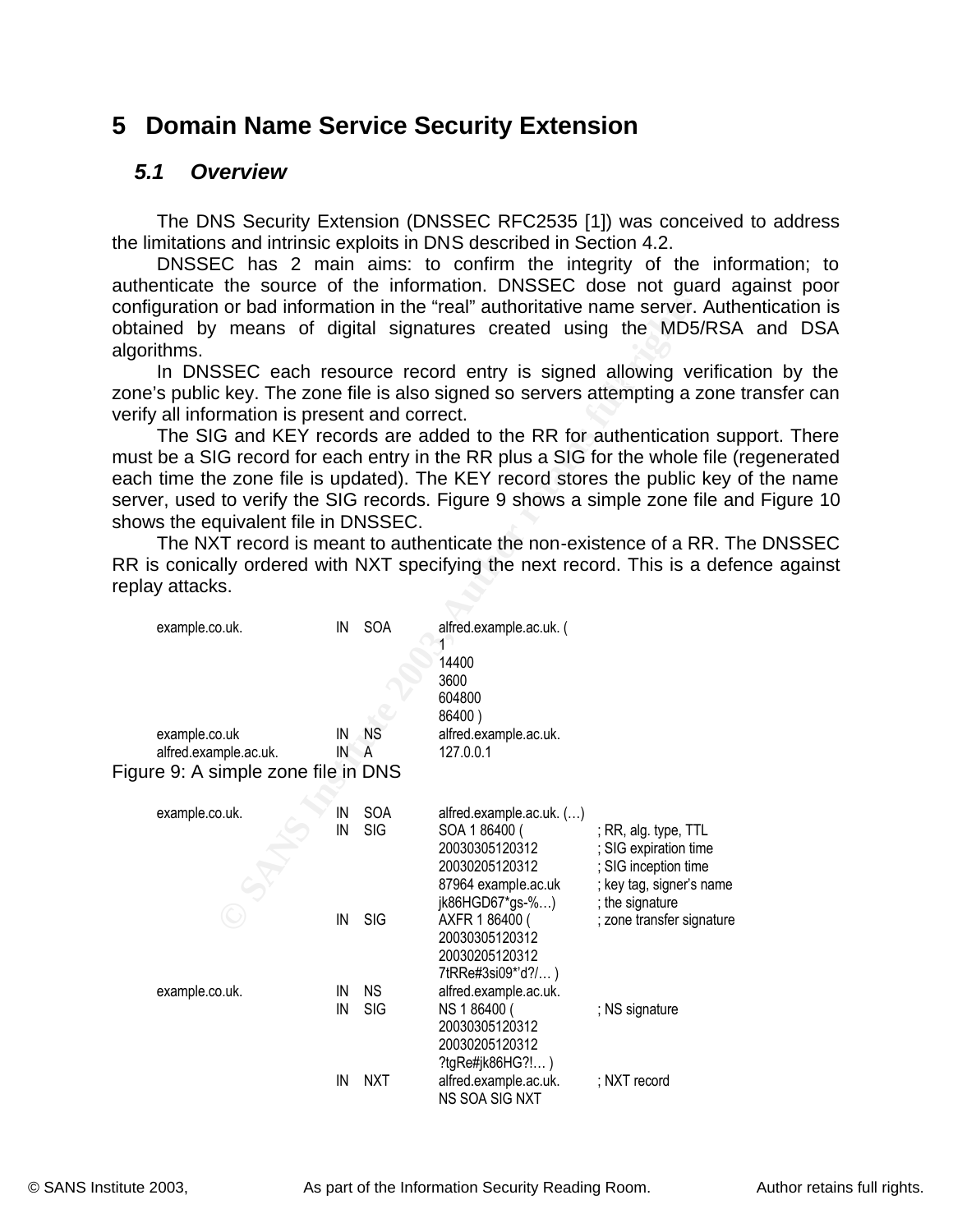| alfred.example.ac.uk.                   | IN | A          | 127.0.0.1            |                          |
|-----------------------------------------|----|------------|----------------------|--------------------------|
|                                         | IN | <b>SIG</b> | A 186400 (           |                          |
|                                         |    |            | 20030305120312       |                          |
|                                         |    |            | 20030205120312       |                          |
|                                         |    |            | $^{0.09P}$ oqE4#tty) |                          |
|                                         | IN | KEY        | Jihu\$^Uld49875*     | ; the alfred public key  |
|                                         | IN | <b>SIG</b> | KEY 186400 (         |                          |
|                                         |    |            | 20030305120312       |                          |
|                                         |    |            | 20030205120312       |                          |
|                                         |    |            | jG6^09PoqE4#)        |                          |
|                                         | IN | NXT        | example.ac.uk.       | ; the next record is the |
|                                         | IN | <b>SIG</b> | KEY 186400 (         | start of the RR.         |
|                                         |    |            | 20030305120312       |                          |
|                                         |    |            | 20030205120312       |                          |
|                                         |    |            | $wwg\%qw45)$         |                          |
| Figure 10: The same zone file in DNSSEC |    |            |                      |                          |

Now we have a signed RR with associated public key but we must trust the source of the key to trust the information. DNSSEC provides a chaining mechanism to enable this trust. Each zone is signed by its parent's signature.

IN NXT example acuk.<br>
IN SIG KEY 186400 (start of the RR.<br>
20030305120312<br>
20030305120312<br>
20030305120312<br>
20030305120312<br>
20030305120312<br>
he same zone file in DNSSEC provides a chaining mech<br>
ch zone is signed by its pare So if the resolver queried its resolving name server, the RNS would search for the authoritative information. Once found the RNS would verify the authenticity and integrity of the information by retrieving the signature of the zone's parent and the parent's parent until a trusted signature was found. The worst case would be the chaining all the way up to the root (the roots signatures would need to be available in a well known and trusted place). The chain of NS to the trusted ancestor would then become trusted NS. With trust established, the individual record required would be authenticated by its SIG. Now the RNS can give the resolver true information.

Summarised from [3], [4], and [15]

### *5.2 Issues*

DNSSEC is the answer to many issues threatening DNS today. Its ability to authenticate the source and validate the information integrity prevents the attacks mentioned in Sections 4.2.1, 4.2.2, 4.2.3, 4.2.4 and 4.2.5 but it does have some problems of its own.

It is complex to implement. Configuring delegation is fraught with problems, compounded by DNSSECs poor error reporting.

DNSSEC zone files are very big, loading both the network and RNS or resolver (if its DNSSEC aware). When vulnerabilities are found in DESSEC, the large record sizes would aid any denial of service attacks.

hierarchy as the public keys are not cached for very long but the root key are a problem. As with any algorithm, the public/private keys used with DNSSEC can be hacked with time. In response the keys should be changed at various intervals to reduce the risk of a compromise. This is very easy to implement at the lower levels of the DNSSEC Authentication is based on the root keys being known. It will be difficult to regularly change the root keys without impacting the DNSSEC structure.